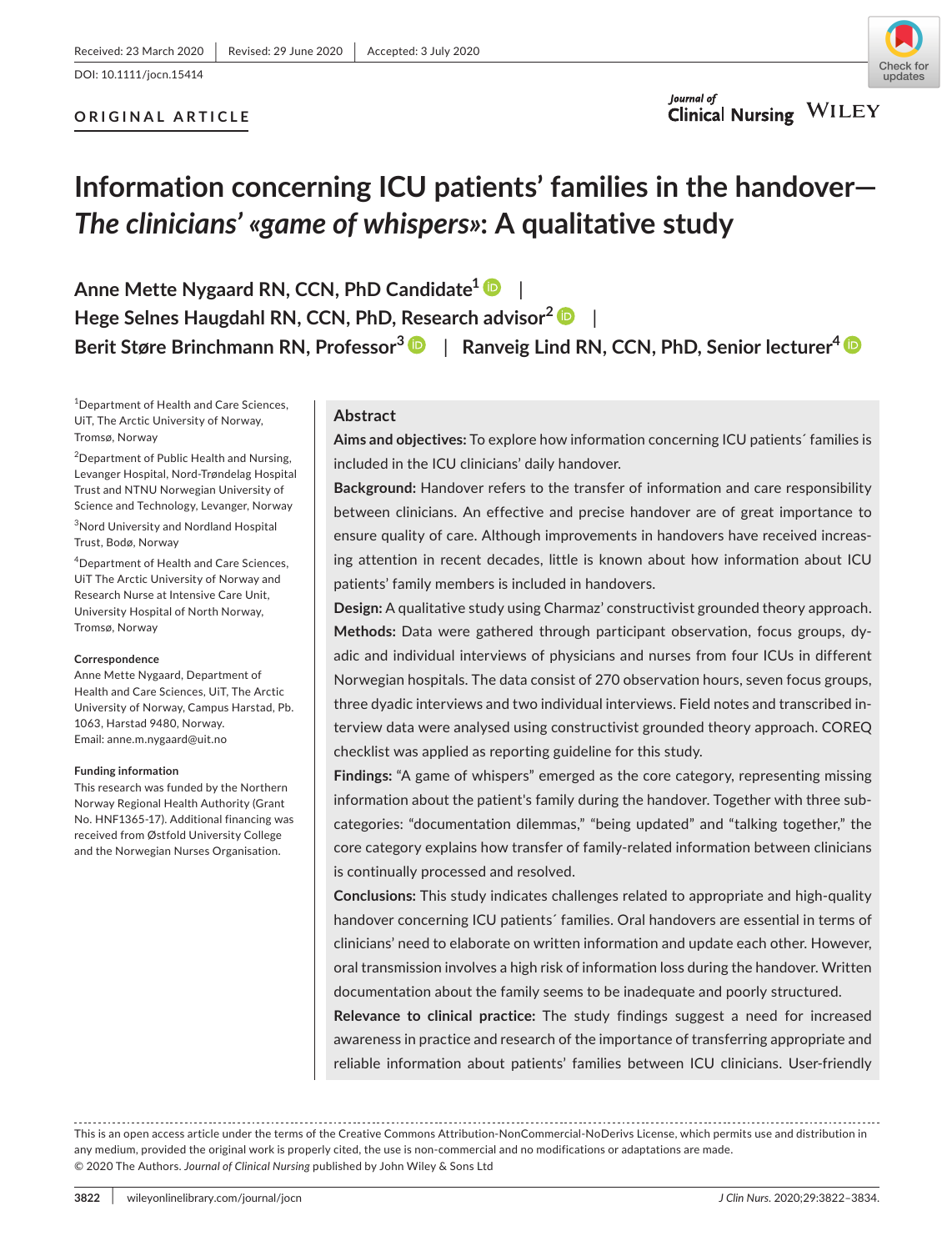handover tools and patient records that include information on patients' family members should be developed.

#### **KEYWORDS**

constructivist grounded theory, family, handover, Intensive care, patient- and family-centred care, qualitative research

#### **1** | **INTRODUCTION**

A handover is defined as "an explicit transfer of information between clinicians" (Abraham, Kannampallil, & Patel, 2012). Through the handover, professional responsibility and accountability for the patient are transferred from one clinician or a professional group to another (Bakon, Wirihana, Christensen, & Craft, 2017; Merten, Van Galen, & Wagner, 2017; Smeulers, Lucas, & Vermeulen, 2014). To ensure effective and safe patient care, the information transfer must ideally contain all relevant information about the patient (Merten et al., 2017). This also includes information about the patient's family. The family is a fundamental resource and caregiver for the patient and an important collaborator for the health professionals (Davidson et al., 2017). This is especially important in an intensive care setting as most ICU patients are too ill or affected by medication to contribute to their own care and decision-making. For the ICU patient's family, there is also a serious mental strain when a close family member becomes critically ill (Davidson et al., 2017; Mitchell & Wilson, 2019). Consequently, they also need care and information from the clinicians in the ICU team. To ensure continuity and quality of family care, it is necessary to include information about the ICU patient's family in the handover. Improvements in handovers have received increasing attention in recent years in order to enhance quality in communication and continuity of care (Hoskote et al., 2017; Smeulers et al., 2014). These improvements include face-to face communication, structured documentation, patient involvement and use of information technology to support the process (Smeulers et al., 2014). Despite this, some aspects of handovers remain unexplored and appear suboptimal. To our knowledge, few studies have explored how information about ICU patients' family members is included in handovers. Kowitlawakul et al. (2015) showed that only 41% of physicians and nurses included information about the patient's family in the handover when transferring patients in or out of the ICU.

#### **1.1** | **Background**

In addition to taking care of the patient, ICU nurses and physicians are responsible for helping the patient's family cope during the patient`s ICU-stay and working to reduce the risk of stress-related reactions for the family (Mitchell & Wilson, 2019). This requires that information from and about the family is transferred between health professionals. Close family members know the patient well

#### **What does this study contribute to the wider global clinical community?**

- Handover including the ICU patient's family is not emphasised in previous research despite family care being an essential part of the ICU team's daily work.
- Oral handovers are essential in terms of clinicians' need to elaborate on the information and update each other, including details about the family. At the same time, oral transmission involves a high risk of information being altered or lost.
- There is a need for user-friendly handover tools and patient records that include information about patients' family members.

and should be acknowledged as essential resources in the care of the patient as they commonly are supportive and represent hope and safety (Alexandersen et al., 2019; Haugdahl et al., 2018). In addition, family members have their own needs. They are at high risk of developing psychosocial symptoms such as sleep disorder (Choi et al., 2016), depression, anxiety, posttraumatic stress disorder and complicated grief (van Beusekom, Bakhshi-Raiez, de Keizer, Dongelmans, & van der Schaaf, 2016; Davidson, Jones, & Bienvenu, 2012) and decreased health-related quality of life during the period of critical illness (van Beusekom et al., 2016). Family members need access to ICU to ensure their proximity to the patient and to receive thorough and honest information about the patient's condition (Briggs, 2017; Frivold, Slettebo, & Dale, 2016). Inadequate communication and inconsistent information from ICU nurses and physicians are often the main cause of dissatisfaction in families of ICU patients (Frivold et al., 2016; Jensen et al., 2017). This suggests that the ICU team need to improve their communication and cooperation regarding these families.

The ICU team consists first and foremost of nurses and physicians from the ICU, but the extended team includes health professionals from different disciplines such as physicians from other specialties, physiotherapists, social workers and chaplains (Bjurling-Sjöberg, Wadensten, Pöder, Jansson, & Nordgren, 2017; Donovan et al., 2018). The ICU handover characteristically involves reporting of high medical complexity due to the patient's critical illness and information about the technologically advanced medical equipment in use (Kowitlawakul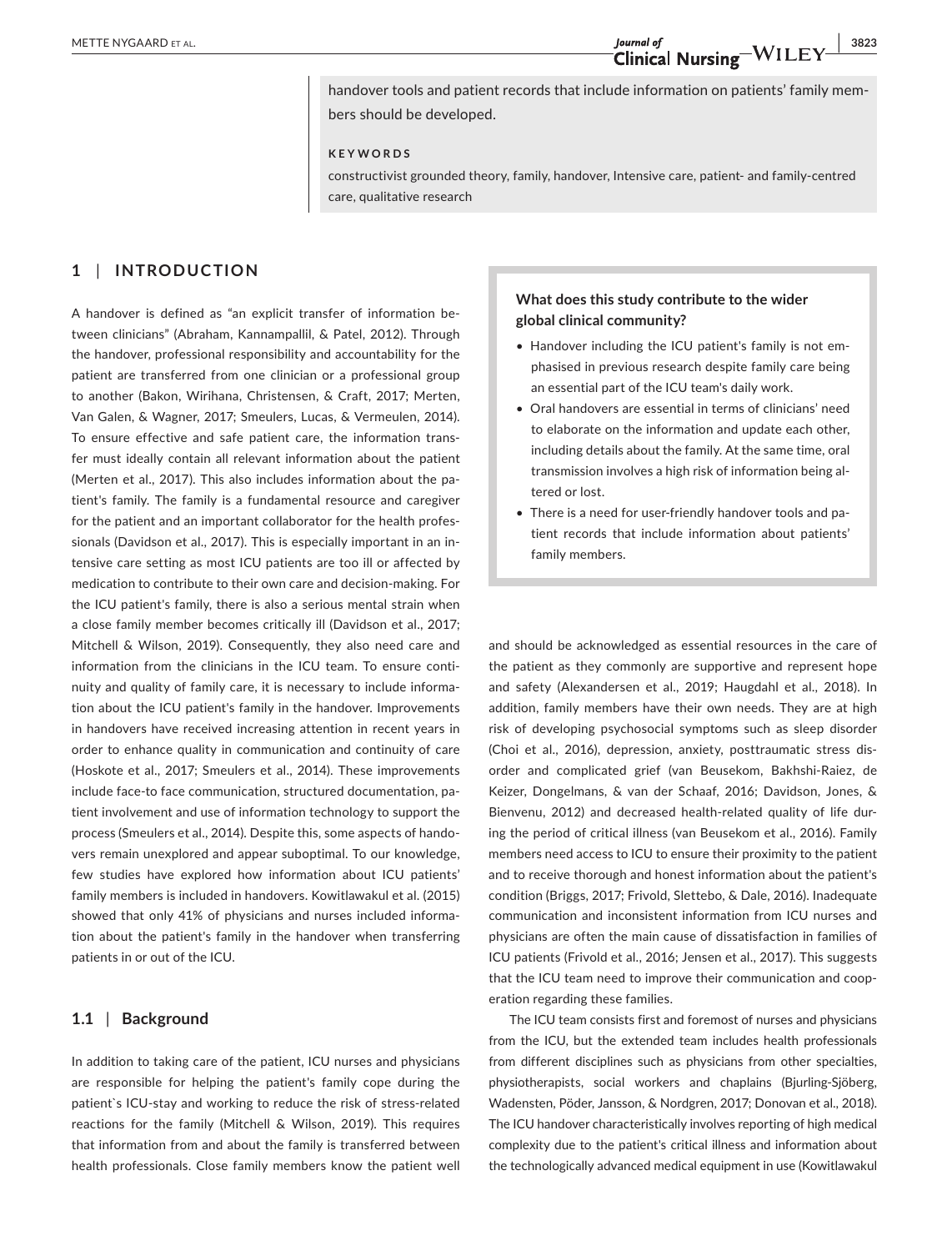### **3824 WILEY** Journal of METTE NYGAARD ET AL.

et al., 2015). Effective information sharing is essential for an efficient ICU team (Ervin, Kahn, Cohen, & Weingart, 2018). ICU handovers regularly take place several times a day due to changes in medical or nursing shifts, and during transfer of patients in and out of ICU (Rodríguez et al., 2018). Handovers are both intra-disciplinary between nurses or physicians in the shift change and inter-disciplinary between physicians and nurses, for example during rounds. These formal handovers are supplemented with informal information-sharing throughout the day as needed (Ervin et al., 2018).

In general, written notes in the patient record support oral handovers (Collins et al., 2011; Ervin et al., 2018; McFetridge, Gillespie, Goode, & Melby, 2007; Smeulers et al., 2014). Use of checklists, guidelines or other suitable tools is recommended to ensure an effective and structured handover (Bakon et al., 2017; Dutra, Monteiro, Ribeiro, Schettino, & Kajdacsy-Balla Amaral, 2018; Smeulers et al., 2014). These are designed to promote effective communication among clinicians and to rationalise care (Ervin et al., 2018). However, use of these tools is criticised for making the handover too rigid and standardised, risking losing a holistic and individual perspective on care (Hilligoss & Moffatt-Bruce, 2014; Rodríguez et al., 2018; Spooner, Aitken, & Chaboyer, 2018).

ICU handovers generally take place at the bedside or in the clinicians' daily meetings (Ervin et al., 2018). To enhance collaboration and information flow between clinicians and family, it is recommended that family members are present during the bedside handover (Ervin et al., 2018; McCloskey, Furlong, & Hansen, 2019). This is in line with the principles and approach of patient- and family-centred care (PFCC) which recommends that health care be respectful and responsive to patients' and families' values and needs (Davidson et al., 2017; IPFCC, 2010). It might, however, be challenging to allow family presence in the handovers due to the clinicians' need for undisturbed medical discussion and confidentiality in multi-bedded rooms (Davidson et al., 2017; Ervin et al., 2018).

Intensive care is event-driven and time-pressured (Merten et al., 2017) and interruptions and distractions during handovers are common (Ganz et al., 2015; Kowitlawakul et al., 2015; Spooner, Corley, Chaboyer, Hammond, & Fraser, 2015). Further, the ICU team is seldom constant. Due to shift work, in-service training and dynamic changes in patient needs, team members may change from day to day (Bjurling-Sjöberg et al., 2017; Ervin et al., 2018; Hoskote et al., 2017). This instability results in challenging handovers and disruptions in continuity of care for patients and their families.

Although we have a broad picture of clinicians' communication *with* ICU families (Davidson et al., 2017), there are still knowledge gaps regarding how information *about* the family is included in ICU clinicians' daily handover.

#### **1.2** | **Aim**

The aim of this study is to explore how information concerning ICU patients´ families is included in the ICU clinicians' daily handover.

#### **2** | **METHODS**

#### **2.1** | **Design**

A constructivist grounded theory approach was used to explore how ICU clinicians communicate about the patients' families in their everyday practice. According to Charmaz (2014), grounded theory is well suited to investigate both individual and collective actions, and interactions between participants (Charmaz, 2014). The aim of this approach is to conceptualise and understand participants' behaviour and meanings in a particular setting (Charmaz, 2014; Giles, de Lacey, & Muir-Cochrane, 2016). In grounded theory methodology, inductive and abductive strategies are combined to develop theory grounded in data. The researcher seeks out the main concern of the participants using systematic yet flexible guidelines to form conceptual categories (Thornberg & Charmaz, 2014).

Essential principles in grounded theory are simultaneous data collection and analysis, constant comparative method, theoretical sampling and saturation together with memo writing (Charmaz, 2014; Thornberg & Charmaz, 2014). In grounded theory, the researcher has to choose data collection methods based on the research problem and the on-going data analysis (Thornberg & Charmaz, 2014). In this study, participant observation, focus groups, dyadic and individual interviews were chosen.

Constructivist grounded theory has roots in pragmatism and relativist epistemology (Charmaz, 2016; Thornberg & Charmaz, 2014). Knowledge is seen as socially produced, and multiple realities are acknowledged (Charmaz, 2016). Constructivism brings out subjectivity and interaction; neither the data nor the analysis is considered neutral (Charmaz, 2016). The researcher and the participants are perceived as co-constructors of data, influenced by the researcher´s interactions with the participants, their perspective and their research practice (Charmaz, 2016; Giles et al., 2016). The method emphasises researchers' reflexivity and awareness throughout the research process (Thornberg & Charmaz, 2014).

The "consolidated criteria for reporting qualitative research (COREQ)"—checklist (Tong, Sainsbury, & Craig, 2007) was applied as the reporting guideline for this study (Supporting information File S1).

#### **2.2** | **Setting and participants**

Data were gathered at four ICUs in different Norwegian hospitals—three university hospitals and one mid-range hospital. These ICUs treat both medical and surgical critically ill patients, adults and children. Size ranged from 6 to 18 beds; two had only single rooms, while the others had both single rooms and rooms with 2–4 beds. The nurse–patient ratio was 1:1.

In Norway, close family have legal rights to be informed and included in the care and treatment of the patient. However, they do not have a right to act as a surrogate on behalf of the patient. Patients themselves can decide who should be considered as their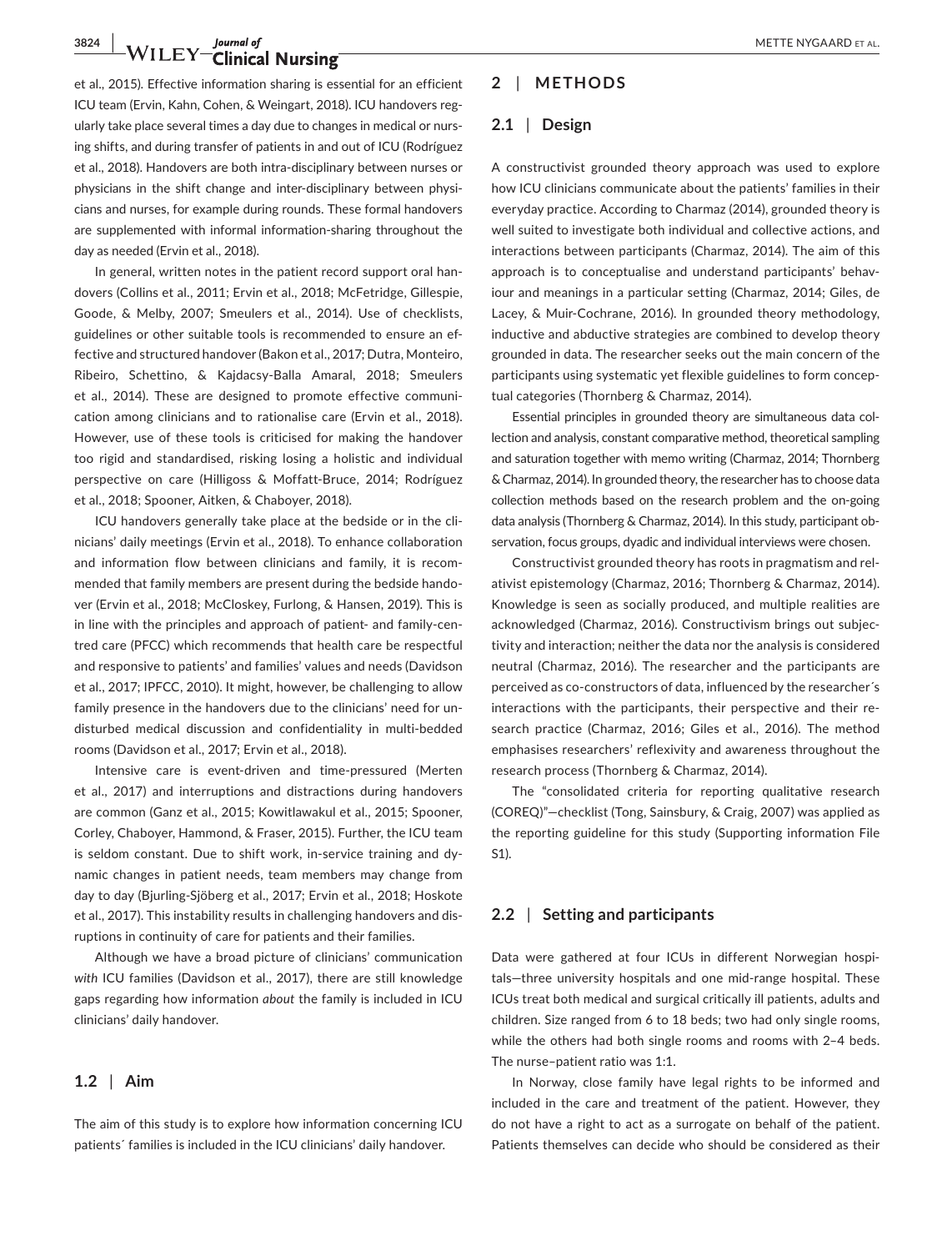**METTE NYGAARD ET AL.** 3825<br> **Clinical Nursing** WILEY 3825

family. These persons do not necessarily have to be biological or legal family (The Health Personnel Act, 1999).

In this study, ICU nurses and physicians were the study participants of interest. During data collection and analysis, preliminary findings showed that physicians from the patients' surgical or medical ward were jointly responsible with the ICU staff for providing family members with information and were often involved in the ICU team's handover. They were therefore included in the study.

All nurses and physicians in the participating ICUs agreed to be observed during the fieldwork. To make a thorough observation of the handover, the researcher observed one ICU team daily by following their treatment and care of one or two ICU patients and their families. The observation was continued with the same team, patient and family for one to three shifts before turning to observe another team. The observations typically focused on handover situations in the patient's room and during the clinicians' meetings throughout the shift. Such situations were, for example, nurses' shift reports to another nurse, physicians' daily morning meetings, preround meetings, meetings during rounds and other interdisciplinary meetings. However, nurses and physicians were, in addition, observed during informal meetings, such as dialogues about family care during lunch breaks. With the consent of families and patients (if capable), the researcher also observed when families were visiting and their encounters with the clinicians.

The participants in the focus groups were ICU nurses and physicians; they were colleagues and worked in the same ICU. The participants in the dyadic and individual interviews were surgeons and internists. They knew each other, but belonged to different ward units in the same hospital. In total, 40 clinicians participated in focus groups and interviews: 19 ICU nurses, 13 ICU physicians (Table 1) and eight surgeons/internists (Table 2). As far as possible, participants with different ages, gender and experience were invited to participate. No ICU leaders participated in the focus groups or during the interviews, however, as part of the fieldwork, the observer spoke with both the nurse and the physician in charge of each ICU.

#### **2.3** | **Ethical approval**

The study was approved by a formal institutional ethics review board (Regional Committee for Medical and Health Research

|  |  | TABLE 1 | Focus group participant characteristics |  |  |  |
|--|--|---------|-----------------------------------------|--|--|--|
|  |  |         |                                         |  |  |  |

Ethics - Ref.: 2016/1762), and by the participating ICUs. In each unit, the researcher (AMN) was provided with a contact nurse who forwarded information on the study to the ICU nurses and physicians before the fieldwork started. The researcher also informed the clinicians orally at every shift. Although clinicians, rather than patients and family members, were the participants in this study, it was impossible to observe clinicians in the patient's room without simultaneously observing patient and the family. Thus, oral information about the project was provided to alert and consenting ICU patients and to all family members present. Neither patients nor family members refused to have the researcher present. Written information about the project, with a photograph of the researcher, aimed at informing visiting clinicians and all visiting family members was posted at the ICU entrance and in the ICU corridors. Written informed consent was obtained from the participants in the interviews. In the written and oral information, the researcher explained the background, purpose, duration and confidentiality of the study, and about the participants' right to withdraw from the study at any time. The researcher's contact information was included in the written information.

The researcher assured the participants of confidentiality and anonymity. In focus groups, this can be difficult as the researcher has limited control over the participants after the interview (Sim & Waterfield, 2019). At the beginning of each focus group and dyadic interview, the moderator encouraged the participants not to communicate any of the topics discussed outside the group. To protect confidentiality, all transcriptions from field notes and interviews were anonymised.

#### **2.4** | **Data collection**

Data were collected using a variety of methods and according to the principle of theoretical sampling. Theoretical sampling refers to (Glaser & Strauss, 1967):

> the process of data collection for generating theory whereby the analyst jointly collects, codes, and analyses his data and decides what data to collect next and where to find them.

| Focus group ( $N = 7$ )                          | Focus g. 1        | Focus g.2         | Focus g. 3          | Focus g. 4          | Focus g. 5     | Focus g. 6          | Focus g. 7 |
|--------------------------------------------------|-------------------|-------------------|---------------------|---------------------|----------------|---------------------|------------|
| Hospital No.<br>Mid-range (M)/<br>University (U) | $\mathbf{1}$<br>M | $\mathbf{1}$<br>M | $\overline{2}$<br>U | $\overline{2}$<br>U | 3<br>U         | $\overline{4}$<br>U | 4<br>U     |
| Intensivists                                     | $\Omega$          | $\overline{4}$    | $\Omega$            | 5                   | $\overline{2}$ | $\overline{2}$      | $\Omega$   |
| <b>ICU</b> nurses                                | 3                 | $\mathbf 0$       | 5                   | $\mathsf{O}$        | 3              | 3                   | 5          |
| Gender-female/male                               | 2/1               | 0/4               | 3/2                 | 1/4                 | 2/3            | 2/3                 | 5/0        |
| Age-range                                        | $37 - 54$         | $34 - 60$         | $28 - 54$           | $33 - 67$           | $39 - 49$      | $37 - 54$           | $34 - 60$  |
| ICU experience-mean<br>$(min-max)$               | $17(8-25)$        | $14(5-30)$        | $10(2-15)$          | $23(2-38)$          | $12(3-20)$     | $10(4-16)$          | $8(1-19)$  |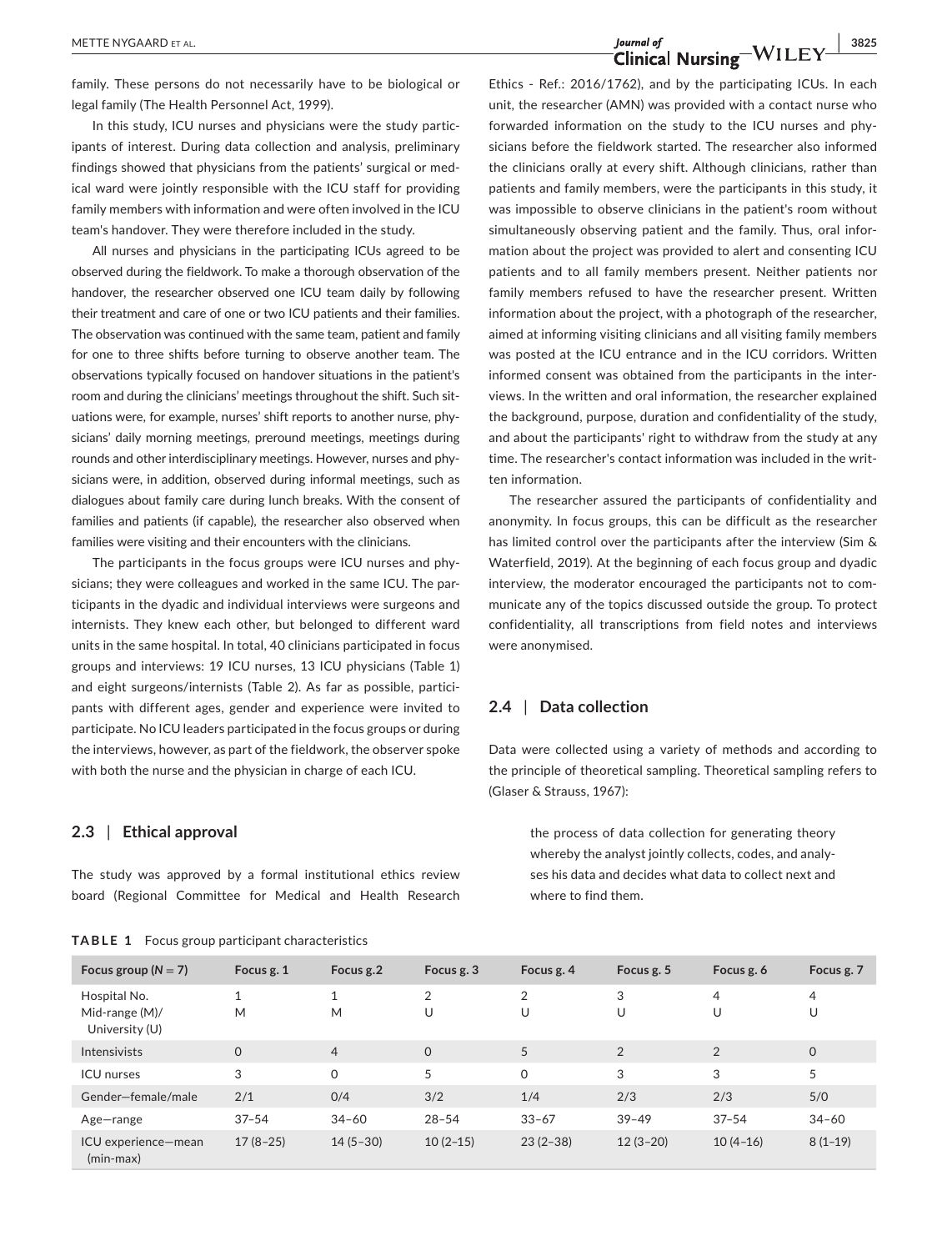# **3826 WILEY** Journal of *METTE NYGAARD ET AL. METTE NYGAARD ET AL.*

| Interviews Dyadic/individual                 | Interview 1<br><b>Dyadic</b> | Interview 2<br><b>Dyadic</b> | Interview 3<br>Individual | Interview 4<br><b>Dyadic</b> | Interview 5<br><b>Individual</b> |
|----------------------------------------------|------------------------------|------------------------------|---------------------------|------------------------------|----------------------------------|
| Hospital No.<br>Mid-range (M)/University (U) |                              | 3<br>U                       | 4<br>U                    | 4                            | 4<br>U                           |
| Specialisation-surgeon/internist             | 2/0                          | 1/1                          | 1/0                       | 0/2                          | 0/1                              |
| Gender-female/male                           | 0/2                          | 1/1                          | 1/0                       | 1/1                          | 1/0                              |
| Age-range                                    | $36 - 65$                    |                              |                           |                              |                                  |

All researchers (AMN, HSH, BSB, RL) are female nurses, including three ICU nurses, all with expertise in clinical practice and teaching. HSH, BSB, RL are widely experienced in qualitative research, leading focus group discussions and with doctoral (HSH, RL) or professorial expertise (BSB). BSB and RL started the data collection by conducting two focus groups in July and October 2017, one with ICU nurses and one with ICU physicians. The participants´ concern about missing information about the ICU patient's family emerged as an initial code already from the analysis of the first focus group. To focus this code and gather richer data about the clinician's handover process, the researchers extended the data collection to participant observations (fieldwork) combined with focus groups. The preliminary data collection and analysis from the first two focus groups were also used to complete the study protocol and organise further steps to accomplish the study.

The fieldwork was performed (by AMN) between June 2018 and August 2019 in eleven to fourteen shifts in each of the three university hospital ICUs. Since the researcher who made the observations is an experienced ICU nurse, she was occasionally included in simple nursing care. This opportunity to follow ICU clinicians during their work enabled the observer to stay close to situations where family care was provided. The researcher made field notes throughout and following each shift.

During the last week in each ICU, focus groups were conducted (by AMN and HSH or RL), with ICU nurses only, with ICU physicians only, and with a mixture of nurses and physicians (Table 1). Each focus group consisted of five participants, except for the first two, which had three and four participants. With consideration to the inequalities of power (within a hierarchical structure) and to identify different perspectives between the nurses and physicians, the first focus groups were conducted with one profession at a time. Then, to explore the interaction and discussions between the professionals, the researchers conducted focus groups with nurses and physicians at hospitals 3 and 4. The researcher's contact nurse in each ICU recruited participants to the focus groups, face-to face or by email.

When it became evident that physicians from the patients' surgical or medical ward were included in the ICU team's handover the data collection was then extended further by arranging five interviews (by AMN) with a total eight of these physicians at hospitals 3 and 4 (Table 2). We tried to schedule focus groups with these physicians as well but due to their busy working days in different clinics, it was not possible. Recruitment of these participants was arranged by email to the head of the surgical and medical clinics. The data

collection and analysis showed that nurses were more heavily involved in family care and included more information about the patient's family in their handovers than physicians. To make sure that the emerging conceptual categories were saturated, the researchers conducted one additional focus group in hospital 4 with ICU nurses only.

An interview guide designed as a "questioning route" (Krueger & Casey, 2015) was employed and modified during data generation and the development of codes and categories. All interviews took place in a separate meeting room in the ICUs. Two researchers, a moderator and an observer, conducted each focus group. The moderator chaired the focus group while the observer followed the interactions between the participants, made notes and provided a summary. The dyadic and individual interviews were conducted by AMN. All interviews were digitally recorded and transcribed verbatim by the first author. The data consists of field notes and transcriptions from 270 hr of observation and from twelve focus groups and interviews lasting from 37 to 96 min.

#### **2.5** | **Data analysis**

Field notes and transcribed interview data were analysed using a constructivist grounded theory approach. In accordance with grounded theory, data collection and data analysis were conducted simultaneously (Thornberg & Charmaz, 2014). Immediately after each data collecting, the analysis and coding process began with line-by-line reading and initial coding of field notes and transcripts. Analytical questions were asked of the data (Charmaz, 2014): What is this data a study about? What do the data suggest, pronounce or leave unsaid? From whose point of view? What might his or her observed behaviour indicate? What is the participant's main concern? As a result of the initial coding, the most frequent and significant codes emerged and were constructed as focused codes. The data analysis was not linear, but a constant back and forth process comparing data, codes and categories, using constant comparative analysis (Charmaz, 2014; Thornberg & Charmaz, 2014). The analysis generated insights, assumptions, aha experiences and questions that the researchers brought to the next data collection. Through memo writing, the ideas about codes, emerging categories and the relationship between them were clarified and explicated. In this way, the level of abstraction increased, and conceptual categories were gradually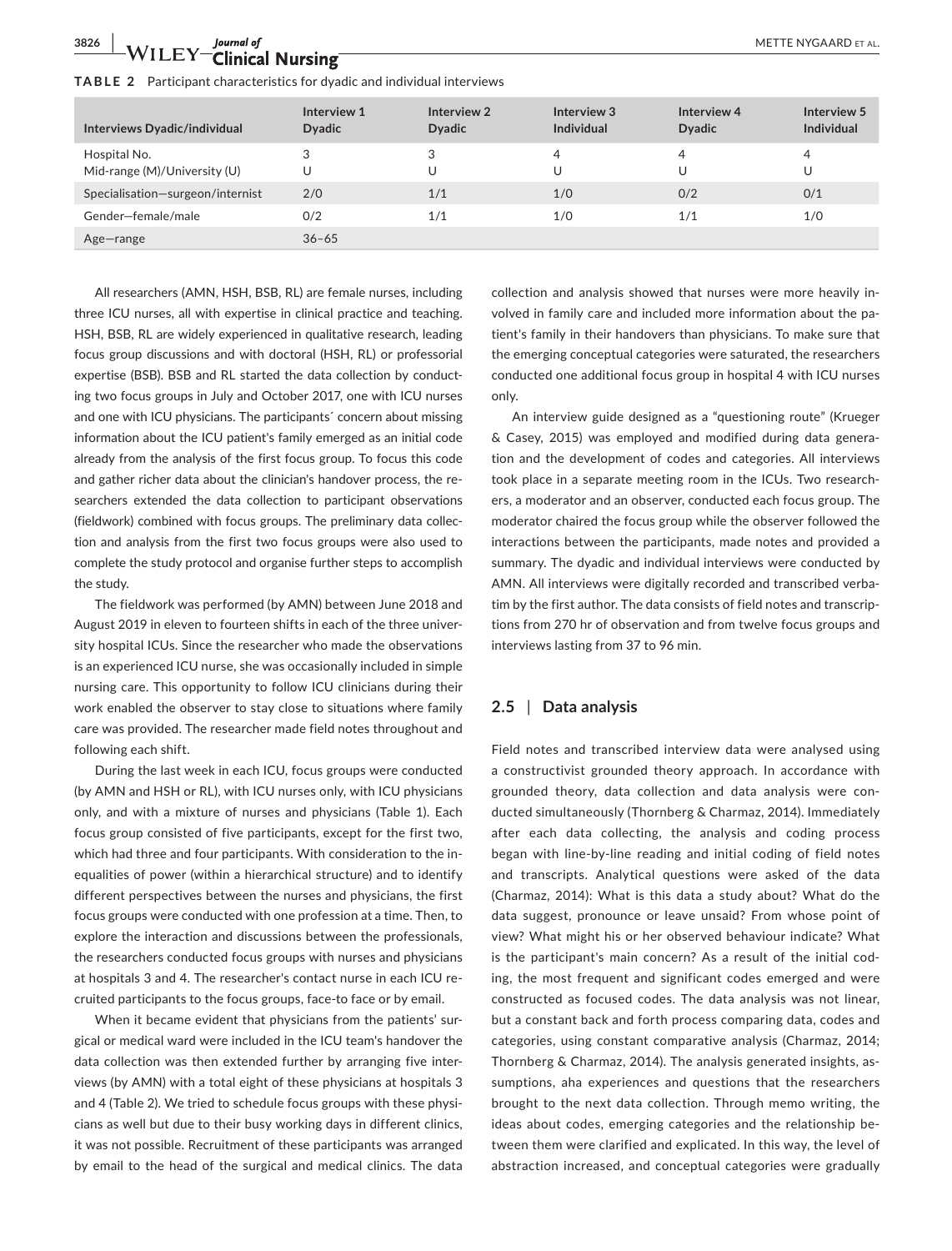### **METTE NYGAARD ET AL. 3827**<br> **Clinical Nursing** WILEY 3827

developed. One core category with three-related subcategories emerged, explaining the participants' main concern.

AMN coded all written text from interviews and field data and wrote memos. HSH, BSB and RL read the data material and contributed to the analysis. The researchers met several times to discuss, select and focus the codes. They contributed ideas and perspectives from their different disciplines, helping the team to identify conceptual categories.

#### **2.6** | **Findings**

The core category "a game of whispers" first emerged as an in vivo code when a nurse in one of the first focus groups used the concept to describe what happens when information about the family changes with each new member of the ICU team who passes it on:

> … often it's like a game of whispers; if you meet the nurse who was at the meeting with the relatives, you get a good report, but then you pass on the info to someone else and so on … that doesn't work so well. (Emma, ICU nurse, interview 3)

A game of whispers is a well-known children's game. One player whispers a message to a second, the second whispers to a third, and so on. Once the message has gone around everyone and returned to the one who started, it has changed along the way. This indicates how details about a patient's family members get lost during the "game." Only parts of the information will be carried over to the next shift. There is also lack of accurate written documentation about the ICU patient's families. Several nurses called attention to this problem in the focus groups. One of them expressed it like this:

> …. we often read in the patient record that the family have talked to the physician and nurse, …but about what? What did they talk about? That's not written anywhere. They got information, but what kind of information? That's what I miss …

> > (Megan, ICU nurse, focus group 3)

Both oral and written information appeared to have shortcomings. The big picture is missing and ICU physicians and nurses do not receive the necessary information about the patient's family. Further analysis revealed that the information handover process was the participants' main concern. "A game of whispers" emerged as a core category, conceptualising the interdisciplinary interactions, meanings and actions attached to the handover about ICU patients' family members. During the analysis, from the initial coding to the development of the core category, three subcategories were identified and related to the core category: "documentation dilemmas," "being updated" and "talking together."

#### **2.7** | **Documentation dilemmas**

Written information, primarily in the patient record, is an important part of the daily handover between health professionals. In this study, several dilemmas physicians and nurses face regarding written documentation about ICU patients' family appeared. The subcategory "documentation dilemmas" represents these dilemmas.

The analysis showed that most nurses were at pains to ensure that contact information for the patient's closest family members was correctly recorded in writing. This is essential because it informs decisions as to who is entitled to receive information about the patient, who should be contacted if needed and who is entitled to represent the patient. According to this, the nurses have the challenge of finding: "who actually is the patient's nearest (i.e. rightful) family," since many ICU patients are sedated or too ill to be able to name their nearest family. The nurses have to trust other sources such as the patient's family or previously documented information about the family in the patient records. This could be a dilemma. Nurses experienced that family members could provide them with conflicting information. Disagreements within the patient's family and/or new family relationships made this work even more challenging. "It depends on who you talk to," the nurses explained in bedside situations and during focus groups. It also appeared that the documentation in the patient record could be out-of-date:

> An unconscious patient was transferred to the ICU from the ward as his condition was deteriorating. The patient's nurse repeatedly tried to ring the patient's mother as stated in the patient's record … but got no answer. Later the patient's father arrived and revealed that the patient's mother died two years earlier. The nurses describe the situation as very embarrassing and unpleasant.

#### (Field note from ICU 4)

Such mistakes are not just embarrassing and unpleasant for the nurses. They can undermine confidence or result in conflicts between clinicians and the family. For nurses, it clearly represented a dilemma between safeguarding the rights of the patient's family and, at the same time, protecting the patient from unauthorised access to patient information or acting against his/her wishes.

> I've been in situations where there was a family conflict and when the patient woke up, it turned out that the person who was given information definitely shouldn't have got it.

(Karen, ICU nurse, focus group 1)

Another dilemma concerning written information was *how, what and which* information about the ICU patient's family the clinicians ought to document. Beyond formal details, the patient record contained little information about the patient's family. Although nurses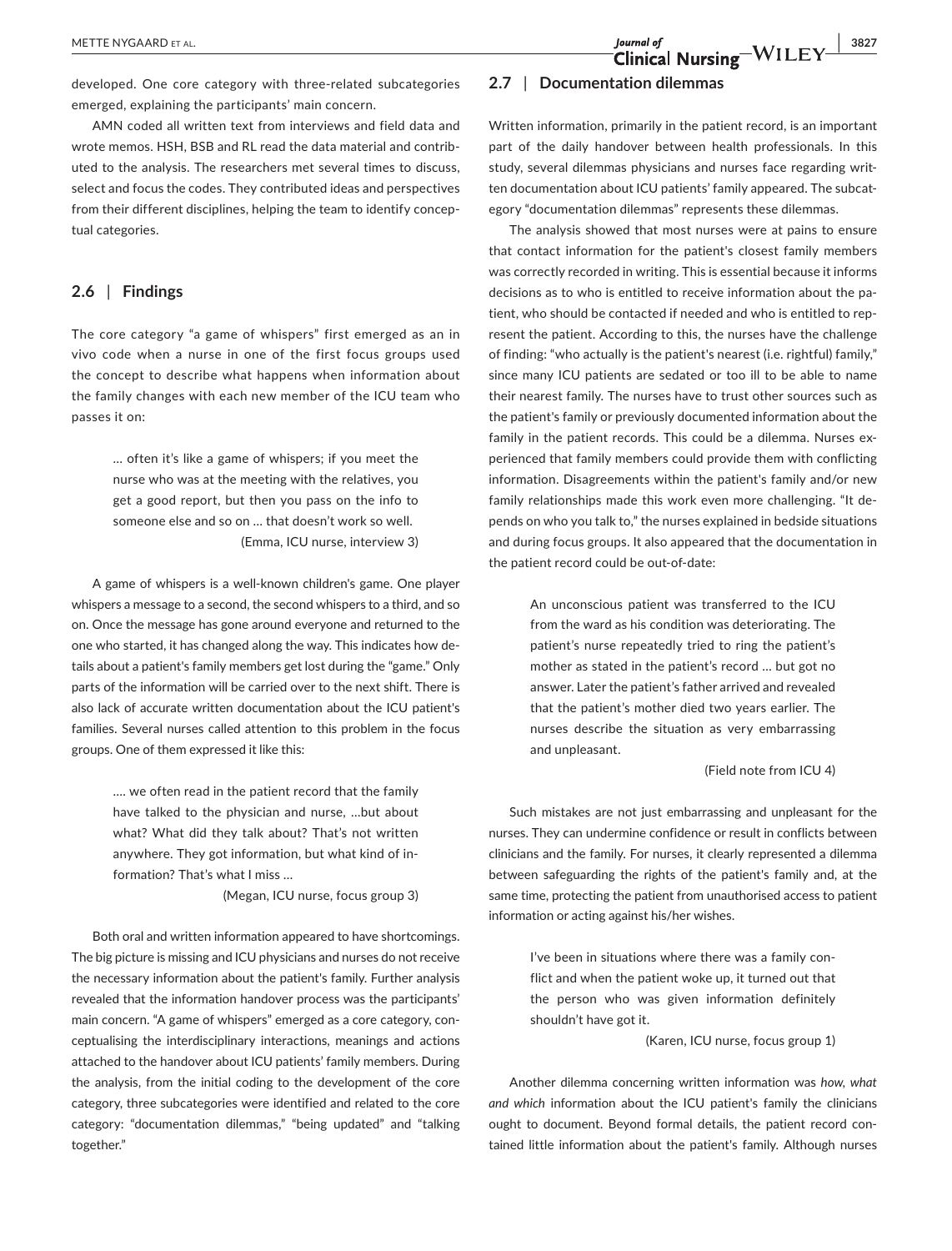## **3828** WILEY Clinical Nursing *burnal of* METTE NYGAARD ET AL.

and physicians are involved daily in family care, this work is scarcely visible in the written documentation. The patient record often contains only a brief note or a ticked box to say, "the family have been informed" or, "the family have visited the patient." Clinicians argued that it is the patient's record and it is unclear to what extent information about the family actually belongs there. In some patient record systems, there is a separate file to record "information to and from family members." However, this file was rarely used. In the focus groups and the dyadic interviews, the clinicians discussed possible explanations. Some meant that the document is too comprehensive, others were unaware that it existed. In addition, the participants described conflicting views on how and when to use the file. These findings revealed that documentation practices about patients' families vary among clinicians, which can result in missing information. Lack of consensus about a suitable documentation strategy was experienced as a personal and systemic weakness. The dilemma is about how to find a common way of documenting information about the family in a clear and easily accessible manner without using too many words:

> It's an advantage if everyone (i.e. the physicians and nurses) has the same idea of how to do it, so that everyone knows where to look or where to write and when to write it or what to write … so there isn't a lot of writing just for the sake of writing.

> > (Hans, ICU nurse, focus group 3)

The field observations showed that the family members' reactions and emotions are rarely documented in writing. A common understanding was that such sensory impressions might be challenging to express in a formal, objective way. When experiencing these documentation challenges, it seemed that clinicians just avoided writing anything at all to prevent being misunderstood or misinterpreted. Both physicians and nurses emphasised that the patient and the family (if they had legal access) should have the possibility of reading the patients' record without facing negative or disrespectful content. Thus, they merely communicated the information orally:

> …so many … things are said that we can't just note down in the patient record.

> > (Eric, senior intensivist, focus group 5)

Yes, we' re very careful when writing anything about relatives, we're almost a bit nervous about writing, I think that goes for all of us nurses, we write very little. If there are conflicts, we certainly don't write about it, […] I sometimes think it's is a bit arbitrary what you write.

(Lilly, ICU nurse, focus group 5)

Patients' ability to log in to their patient record (from home) is a relatively new opportunity in Norway. This subject generated a lot of discussion in the focus groups and seemed to have an impact on

the participants´ willingness to report information about the family in written. Some participants had found that the closest family member provided with the patient's login code had gained access to the patient record system. Just a few participants had heard of or experienced such situations. However, these stories really engaged the participants. Their common opinion was that family members' access to the patient's record influenced the clinicians to be more restrictive and careful with their documentation practices.

On the other hand, the participants recognised the legal value of the documentation as being important for the daily transfer of information, but also for recording purposes. One of the surgeons explained that for them as a profession thorough documentation of family information and of their understanding of the facts was of uttermost importance as a quality- and safety assurance of their work. They would never risk later meeting families who retrospectively said; "Nobody told us."

#### **2.8** | **Being updated**

The subcategory "being updated" reflects the importance of clinicians´ internal communication of up-to-date and correct information concerning the patient's family. Being updated is fundamental to their ability to pass on consistent information:

> It's desperately important to agree on what we say to the family and that we know what the physicians from the patient's ward unit has said.

(David, senior intensivist, focus group 6)

Being updated is also crucial for the ICU clinicians to function coherently and work as a professional team. It demonstrates interdisciplinary team working and cooperation to the family.

However, this study revealed a discrepancy between the professionals in their desire to be updated: nurses had a greater need to know what physicians told the family than vice versa. Physicians generally inform the family about the patient's diagnosis, prognosis, treatment and the results of various tests. The fieldwork displayed that it was common practice for nurses to attend physicians' formal information meetings with the family. Both physicians and nurses emphasised the practice as a necessity. Nurses should participate as they later have to repeat the information to the family and clarify it for them. The challenge, however, is to keep the rest of the nurses in the ICU team updated as the information was generally just oral and this "game of whispers" could lead to loss of important information.

The physicians usually documented the content of information provided to the family only when they had informed them about something particularly serious or important, such as withdrawing or withholding treatment. Information about everyday ICU issues was considered by the physicians to be familiar to everyone in the team and was usually not documented. On the other hand, the nurses said that they generally needed to know about all aspects of the physician's conversation with the families. In particular, they appreciated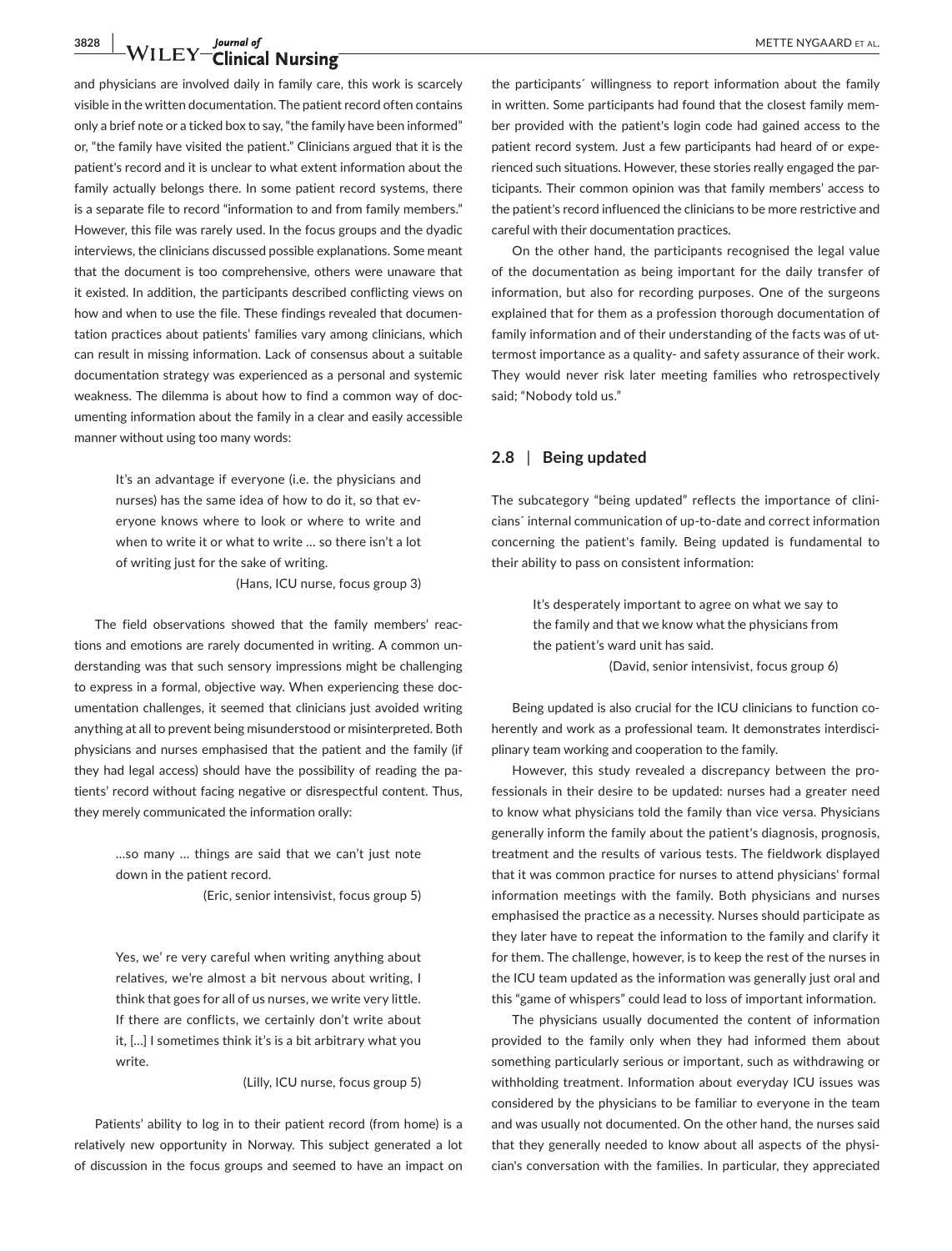**METTE NYGAARD ET AL.** 3829<br> **Clinical Nursing** WILEY 3829

being informed if the physician had withheld any information from the family. Without this information the nurses often had to "put on a brave face" in their conversations with the family. They became insecure, vague and afraid to say something wrong. The nurses emphasised that they wanted to be honest, without going beyond their area of responsibility.

The fieldwork showed that nurses provide the family with different kinds of information, without the physician being present. Examples of this are information about the patient's condition and daily treatment plans. In addition, nurses take responsibility for establishing a safe interpersonal climate towards the family, with trust as a cornerstone. In such a trustful relationship, they commonly engaged in small talk and counselling. This kind of information, and other practicalities within their profession, seemed to be of lesser importance in the nurses' handovers and little of this information was documented.

Updates within the ICU team regarding practical information concerning the family, such as agreements and messages (to/from the family), also seemed to be less emphasised. This can cause the flow of information between clinicians to be broken and prevent essential information from reaching the patient's family:

> During the morning report, the day shift nurse asked the nurse from the night shift whether the patient's wife had been told that he had been admitted to the ICU instead of the post-operative ward. The patient needed to be ventilated overnight. The nurse said she did not know if the wife had been informed. Nothing of this was documented in the patient's record or chart.

> > (Field note, ICU 3)

#### **2.9** | **Talking together**

The subcategory "talking together" shows the value of physician' and nurses communication in the ICU team. Their talk is crucial for the team to reach agreement and create continuity in family care. Both fieldwork and focus groups showed that physicians and nurses needed to talk together, especially in the case of challenging and serious patient situations or in situations with conflicts with the family, or among them:

> If it is difficult to please the family members […] or if there's a conflict between the family and us, we actually discuss it. We help each other.

(Christian, intensivist, focus group 2)

The ICU team has daily inter-disciplinary and intra-disciplinary handovers where the clinicians have the opportunity of talking together. Clinicians' team conversations and discussions allow information exchange and give them opportunities to achieve a common understanding and consensus. The issues raised are often serious and complex.

The nurses had their handover at the bedside. They more or less always include oral information about the ICU patient's family. The amount of information varies between situations and from nurse to nurse. Nevertheless, nurses as a profession, due to their extensive daily contact and conversations with the family, were talking more about the patient's family than did the physicians. The nurses described themselves as "a buffer" for the need to involve physicians in family issues, and they decided when to involve a physician. Examples of such situations were when a family member raised questions about medical or prognostic issues beyond the nurses' responsibilities, or when a conflict with the family occurred to be in the offing.

The physicians had their daily handover in a meeting room within the ICU. Sometimes, especially in one of the ICUs, the whole group of physicians carried out their handover during the bedside rounds. The fieldwork showed that the physicians (unlike the nurses) did not regularly include information about the patient's family in their daily handover. The physicians emphasised that they could not spend time on such issues unless there was an extraordinary situation that justified bringing family issues into the agenda. In one focus group, a physician explained that:

> Usually we only talk about family members if someone is angry or has complaints about something, or if it is a difficult situation and we know that this will be troublesome for our colleagues. Beyond this it is not a topic.

> > (Tom, intensivist, focus group 5)

The fieldwork also confirmed that physicians in situations such as end-of-life discussions or other critical and serious situations discussed family-related questions during handover.

The most important inter-disciplinary handover among the nurses and physicians was the daily bedside round. In these handover situations, as well, it varied whether the clinicians were talking about the patient's family or not. Most often, the nurses were those who included aspects relating to families in the ICU teams' discussions during rounds. However, in the focus groups both physicians and nurses expressed their need for more inter-professional communication about the ICU patient's family. During discussion in one of the mixed focus groups, the nurses suggested that family issues should be a "fixed point" of the daily round. Apart from the patient record and chart, neither the nurses nor the physicians appeared to use any kind of structured handover guidelines or tools.

Observations from the fieldwork showed that both physicians and nurses needed to supplement formal meetings with more informal conversations about the family. The need for talking together was often context-dependent and difficult to plan ahead of the meeting. Such conversations occurred spontaneously when a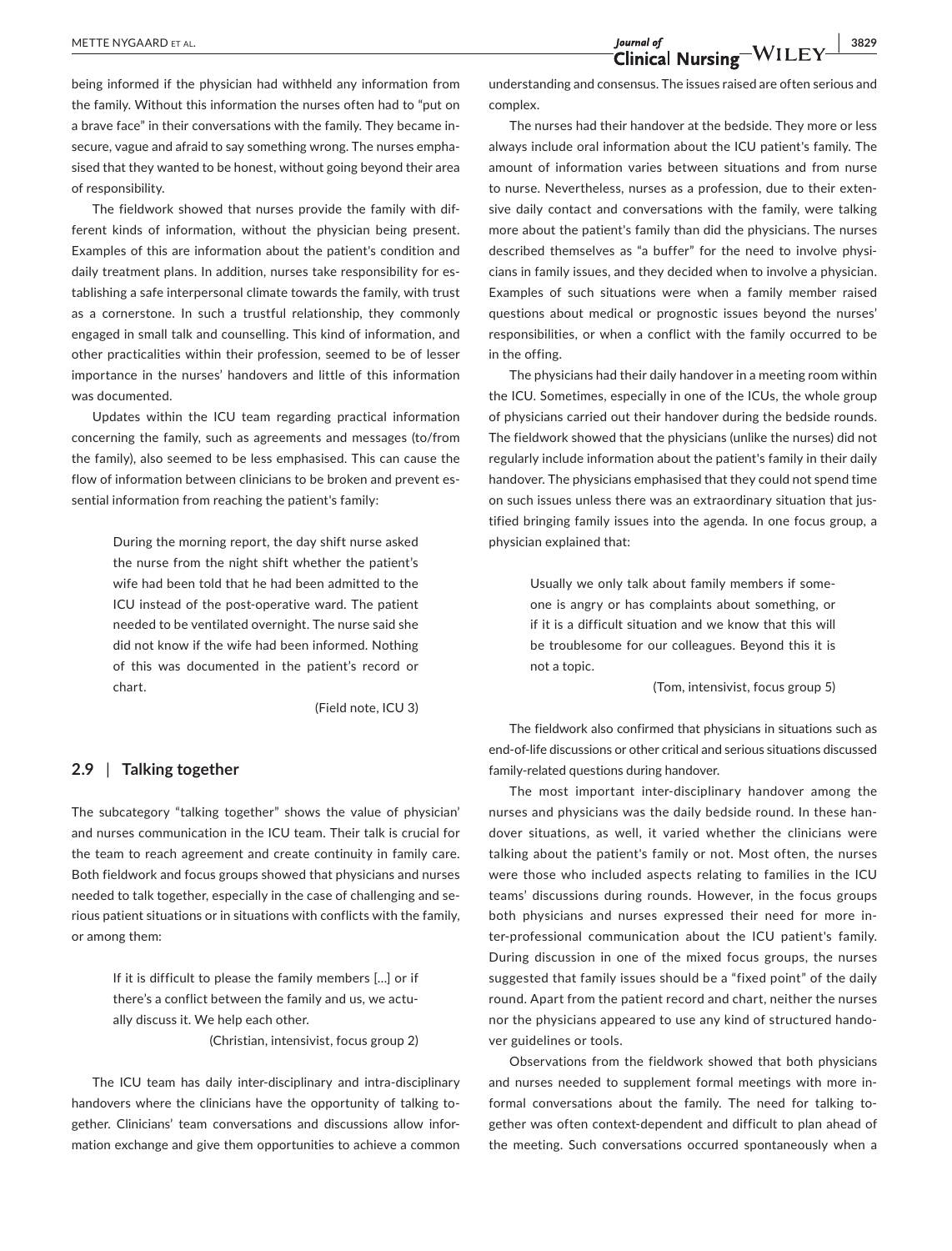**3830 WETTE NYGAARD ET AL.**<br> **1997 Clinical Nursing** 

clinician needed to inform, discuss or consult colleagues. These conversations could take place during lunch break, in the corridor or in the patient room when the family was not present.

> During the fieldwork, I noted that physicians and nurses often made use of their lunchbreak in order to speak about a question or topic related to the patient's family or next of kin. *Talking together* is clearly vital. This implies that the formal meetings such as the ward round and the bedside handover do not go far enough to cover this need to *talk together*. Less formal conversations during lunch satisfy the need for off the cuff conversation especially regarding demanding and often unforeseen situations that arise with regard to the patient and their family. My impression is that there is a general willingness to take up such matters despite this being the clinic's 'free time'.

> > (Excerpt from memo: 'Talking together')

These informal conversations contained frustration, helplessness and irritation, but also joy. They served as an outlet for clinicians' feelings. Sharing thoughts and listening to good advice and simply the opinions of others reassured them and made them feel better equipped to talk to the family. However, the challenge for physicians and nurses is to find space for talking together under the pressure of limited time, unforeseen incidents and constant interruptions.

The fieldwork showed that bedside handovers and rounds were common practice in the ICUs, but that the patient's family were usually not present. This was also the case in the ICUs with only single bedrooms and with flexible visiting hours. Clinicians mainly justified this on the grounds of efficiency and of their need to speak to their colleagues confidentially and without interruption.

#### **3** | **DISCUSSION**

In this qualitative study, we wished to explore ICU nurses' and physicians´ handovers concerning ICU patients' families. The core category "a game of whispers" and its three-related subcategories "documentation dilemmas," "being updated" and "talking together," explains how the participant's main concern about transfer of family-related information between clinicians is continually processed and resolved. Information about the patient's family disappeared as if in a "game of whispers" during the handover process. Our findings show that written information about ICU patients' families was sparse, leaving the next shift with fragmented and inaccurate oral information. There was no agreement between the professionals on how family care and information about the family should be documented and reported. Even if improvements in handover have received increased attention in recent times, these findings indicate that routines for how information about the family should be included in the ICU teams' handover are missing, leaving scope for improvement. Earlier research shows the importance of effective and

safe handover (Hoskote et al., 2017; McCloskey et al., 2019), which is associated with good workflow, increased focus on patient safety and efficient use of healthcare resources (Abraham et al., 2012; McCloskey et al., 2019).

Lost or inaccurate information is a well-known problem in clinical handovers both within ICU and during transfers between ICU and other hospital ward units (Blum & Tremper, 2009; Dutra et al., 2018; Enger & Andershed, 2018; Ganz et al., 2015; Zakrison et al., 2016). Incomplete handover is associated with medical errors and inadequate care (McCloskey et al., 2019; Smeulers et al., 2014). Our findings indicate that when the information handover within the ICU was lacking about family issues, family members were less likely to receive consistent information from the ICU team. Poor patient- and family-centred care might be the outcome.

Although oral handover has its weaknesses, it also has an important advantage. This study shows that ICU nurses and physicians need to "talk together" and "be updated" to create continuity in the treatment team, establish a common strategy and be consistent when communicating with the family. The findings concur with other studies in showing that oral handovers allow clinicians to inform, ask, discuss and reflect together (Cohen, Hilligoss, & Kajdacsy-Balla Amaral, 2012; Hilligoss & Moffatt-Bruce, 2014; Poletick & Holly, 2010). Handovers may also function as briefing, debriefing, training, and experience exchanges between health professionals (Bakon et al., 2017; Poletick & Holly, 2010). The study participants emphasised that the need to talk together and be updated is greatest in demanding and complex situations with family members. According to Cohen et al. (2012), transmission of information should not resemble a telegram that passes a message passively from one person to another. On the contrary, handovers should be co-constructed and an active process of two-way communication (Blum & Tremper, 2009; Hilligoss & Moffatt-Bruce, 2014). Narratives offer a more detailed and comprehensive understanding of a situation. With narratives, the context is taken into account and critical thinking given space, especially important in complex situations (Hilligoss & Moffatt-Bruce, 2014). This concurs with findings in the present study showing that the participants, in particularly challenging complex situations and otherwise as needed, came together in informal meetings to talk about the actual situation, seeking mutual help and advice.

Oral handovers should be combined with structured documentation (Blum & Tremper, 2009; Smeulers et al., 2014; Zakrison et al., 2016). The patient record is an important tool for creating information flow and communication between health professionals (Collins et al., 2011; Nelson, Walker, Luhrs, Cortez, & Pronovost, 2009). It can also be a tool to structure handovers and make them more effective (Kowitlawakul et al., 2015). This study revealed that many ICU nurses and physicians used information from the patient´s record during the oral handover. Similarly, Kowitlawakul et al. (2015) found that up to 70% of physicians and nurses used the patient record in handovers. However, in relation to family care, the problem, as this study shows, is that the record contains limited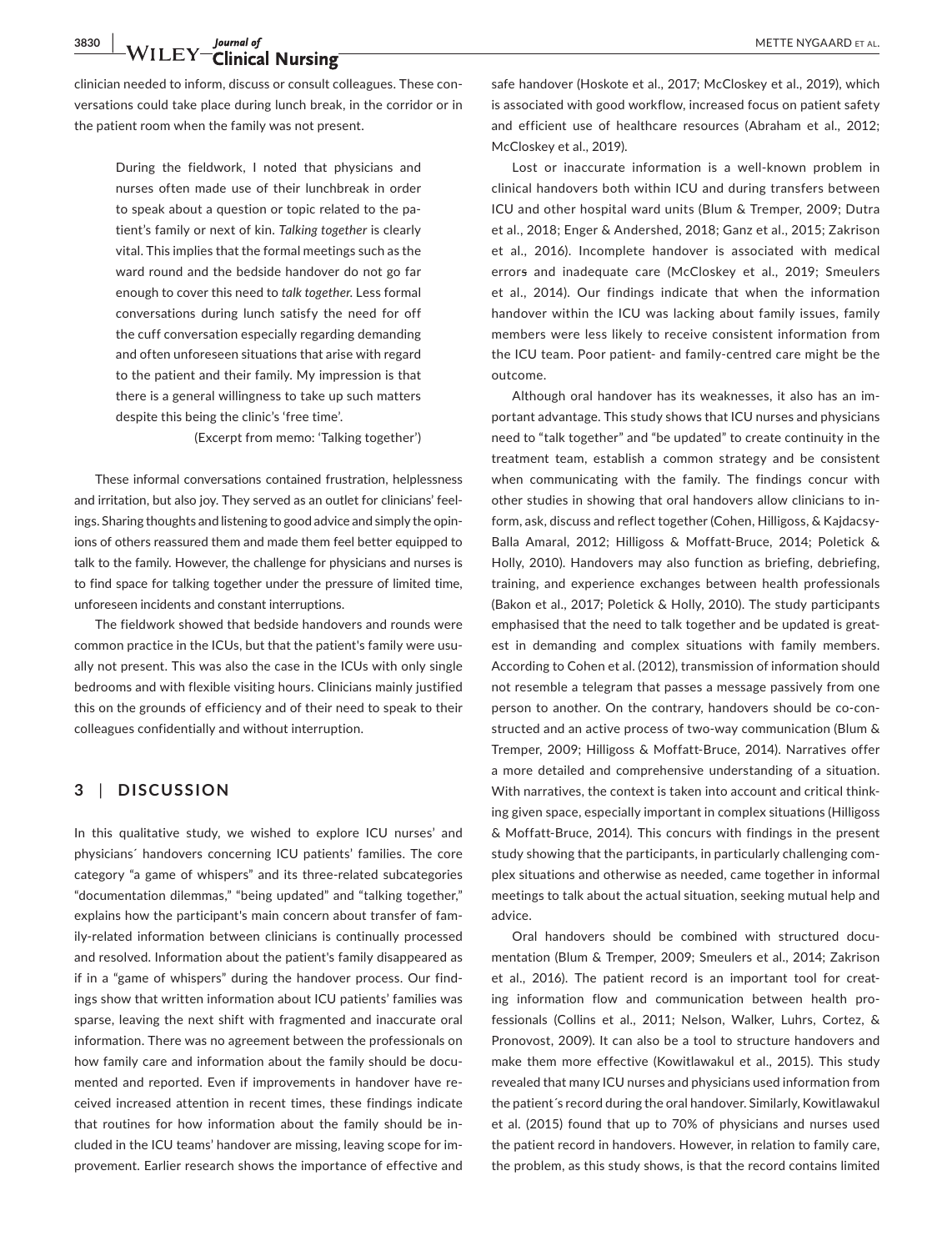information about the patient's family. Nelson et al. (2009) recommend that information about the family is always to be written as a separate entry in the patient record. This provides important information to clinicians who were not present and thus enhance continuity of family care (Nelson et al., 2009). This is also in line with Norwegian legislation regarding patient records, which states that information and advice given to the family must be documented in the patient record (The Health Personnel Act, 1999). The patient record also serves as evidential documentation of the healthcare services provided.

Collin et al. (2011) argue that an inefficient and user-unfriendly patient record system can make clinicians rely more on oral than on written information. This agrees with our findings that the participants did not fully utilise the medical record system and that there were little agreement and structure regarding what should be documented about the patient's family, how and by whom. The dilemmas that arose in relation to how to document information about family members made health professionals communicate this information orally. This lack of documentation means that the considerable time and resources spent by the physicians and nurses in ICU in fulfilling their responsibility for the care of the patient's family goes unrecorded and is more or less invisible.

To ensure effective and structured high-quality transmission of information, handover tools, guidelines or checklists are recommended (Abraham, Kannampallil, Almoosa, Patel, & Patel, 2014; Blum & Tremper, 2009; Graan, Botti, Wood, & Redley, 2016; Hoskote et al., 2017; Kowitlawakul et al., 2015; Merten et al., 2017; dos Santos, Campos, & da Silva, 2018). No such tools were used by the participants in this study. The use of handover tools can save time and prevent large variations in clinicians' handover practices (Hilligoss & Moffatt-Bruce, 2014; dos Santos et al., 2018). However, the design of these tools has been criticised for being too rigid or too extensive (Abraham et al., 2014; Hilligoss & Moffatt-Bruce, 2014; Spooner et al., 2018). In both cases, there is a risk that information transfer between health professionals will be incomplete, with the loss of key information (Abraham et al., 2014). Specific information about the family also appears to play a minor role in such standardised tools (Bakon et al., 2017; Nasarwanji, Badir, & Gurses, 2016; Spooner et al., 2018). The omission of information about the patient's family may thus compromise the holistic patient- and family-centred care perspective (Hilligoss & Moffatt-Bruce, 2014).

In line with the principles for patient- and family-centred care, it is recommended that members of the patient's family are present during bedside handovers (Manias, Geddes, Watson, Jones, & Della, 2016; McCloskey et al., 2019) and during rounds (Davidson et al., 2017; Mørk, Krupp, Hankwitz, & Malec, 2018). This can enhance information flow between the clinicians and the family (Davidson et al., 2017; Ervin et al., 2018) and increase patient and family satisfaction (McCloskey et al., 2019). However, this study showed in accordance with Ganz et al. (2015), that having family members present during handovers was not common. In many clinicians´ opinion, presence of family

members during handover can be too time consuming, lead to more interruptions and disturb medical discussion and reflection (Davidson et al., 2017; Ervin et al., 2018; Manias et al., 2016). Consideration for other patients and the need for medical confidentiality are also important factors in determining whether the family can be present during handovers (Davidson et al., 2017; McCloskey et al., 2019). This also concurs with the findings in the present study. However, it is surprising that even the ICUs with only single rooms and with flexible visiting hours usually had restrictions on having visitors present during bedside handovers and rounds.

#### **4** | **LIMITATIONS**

Although various opinions on written documentation about the family emerged during data collection, no systematic document analysis was performed to explore this further. This could have been done in accordance with the grounded theory principle of theoretical sampling and may well have strengthened the study´s findings. However, during the fieldwork, observations were made when clinicians made entries in the patient record. The impression from these observations was elaborated in the interviews. The findings from the fieldwork corresponded with the participants' statements during the interviews. The focus groups consisted of five participants, except for the two first focus groups with three and four participants, respectively. Fewer than five participants may be considered too few in a focus group. Other clinicians were invited, but their busy schedule did not allow them to participate.

One challenge for a researcher is to remember all the sayings and doings during observations. This is particularly difficult in a busy and noisy ICU. The researcher runs the risk of not catching all the details, forgetting what was said and misunderstanding observed situations. Therefore, the researcher asked for details and clarifications during the fieldwork and wrote field notes during and after each shift. The researcher also asked questions under the interviews to have her impressions and interpretations from the fieldwork confirmed or rejected. Through the memos, ideas, assumptions and decision-making during the whole research process were documented. A further advantage is that the researcher is an experienced ICU nurse with sound knowledge of ICU practice.

One nurse from each ICU recruited participants to the interviews. The sample may have been somewhat biased, since those ICU physicians and nurses who are most interested in family care may have been more likely to agree to participate. However, observations during fieldwork enabled the researcher to study variations in clinicians' family care, thus providing rich data. Due to research ethics considerations for patients, relatives and health professionals, a few situations arose where the researcher was unable to observe. This could have been because the staff did not want the researcher to observe or because she did not request this herself. Despite the exclusion these situations from the observations the fieldwork gathered rich data.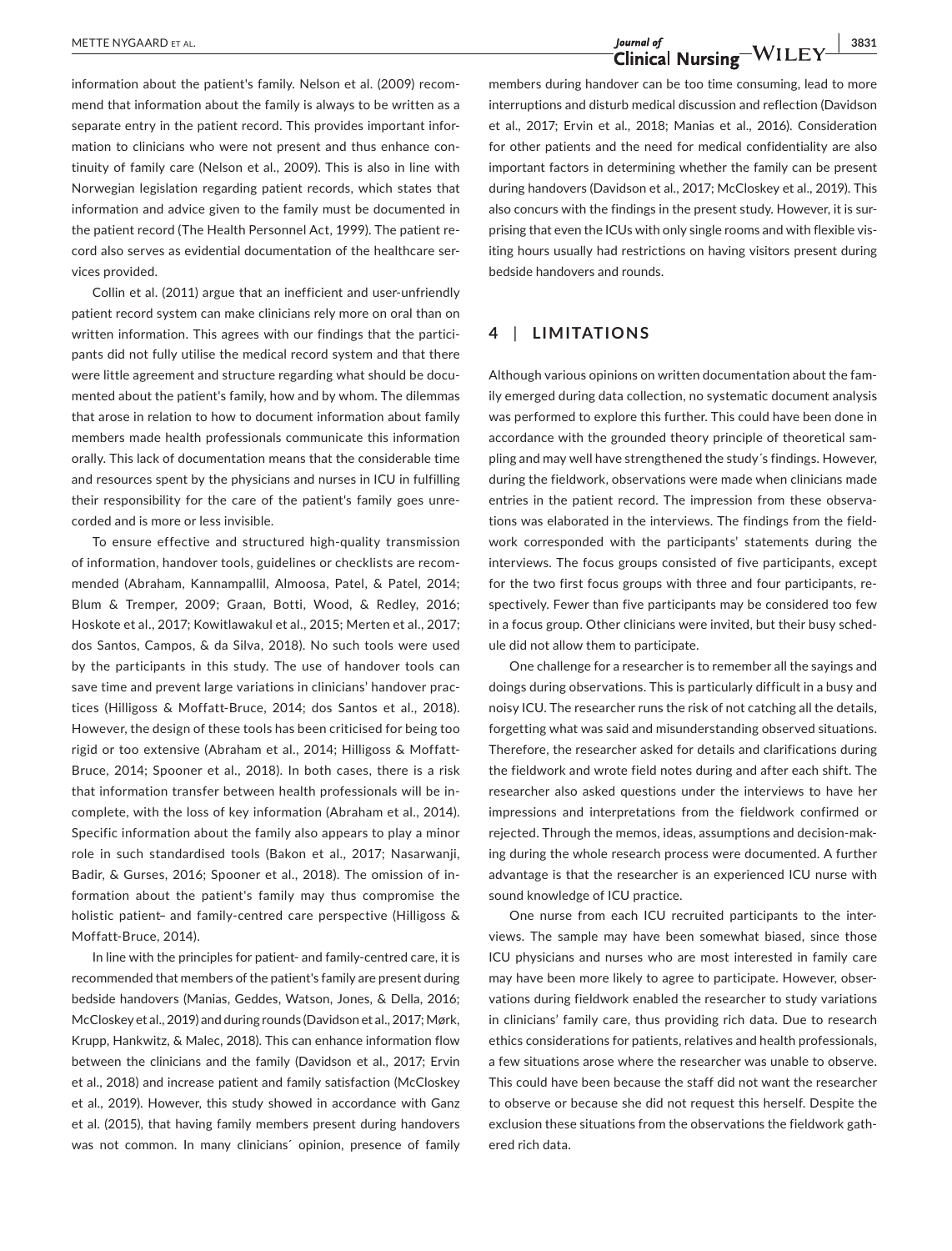### **3832 WILEY** Journal of METTE NYGAARD ET AL.

The researchers who moderated and observed the focus groups were familiar with ICU. It is helpful that an observer notes interactions while the moderator leads the conversation, encourages speaking freely and discussion, encouraging full participation by directing questions at some of the group members. Both moderator and observer were, in the mixed groups, mindful of the power imbalance and hierarchical relationship between nurses and physicians. Age and experience also influenced group dynamics. The group members knew each other and created a collegial atmosphere.

One former relative and one former ICU patient (with valuable experience from his family members) contributed as users in preparation of the study protocol and to the development of codes.

#### **5** | **CONCLUSION**

The aim of this study was to explore nurses' and physicians´ transfer of information concerning ICU patients' family members during handovers. The findings indicate challenges related to appropriate and high-quality transmission of family-related information between clinicians. Such information was mainly communicated orally. Oral handovers are essential in terms of clinicians' need to elaborate on the information and update each other, including details about the family. At the same time, oral transmission involved a high risk of information being altered or lost as in a "game of whispers." In addition, the study showed that written documentation about the ICU patient's family was inadequate and poorly structured.

#### **5.1** | **Recommendations for clinical practice and policy**

It appears that few previous studies have emphasised how information about patients' family is transferred between ICU clinicians. The findings of this study suggest a need for increased awareness in practice and research of appropriate and reliable information transfer in the ICU context. User-friendly handover tools and patient records that include information on patients' family members should be developed.

#### **ACKNOWLEDGEMENTS**

We would like to thank the intensive care units and the doctors and nurses who gave of their valuable time to participate in this study.

#### **CONFLICT OF INTEREST**

The authors declare no potential conflicts of interest with respect to the research, authorship and/or publication of this article.

#### **AUTHOR CONTRIBUTIONS**

RL and BSB designed of the study. AMN, RL, BSB and HSH collected, analysed and interpreted the data. AMN drafted the manuscript. All authors critically revised the manuscript, gave final approval, and agree to be accountable for all aspects of the work to ensure its integrity and accuracy.

#### **ORCID**

*Anne Mette Nygaard* <https://orcid.org/0000-0002-4630-6617> *Hege Selnes Haugdahl* <https://orcid.org/0000-0003-4483-5264> *Berit Støre B[rinch](https://orcid.org/0000-0003-3513-9419)mann* <https://orcid.org/0000-0001-6541-4931> *Ranveig Lind* <https://orcid.org/0000-0003-3513-9419>

#### **REFERENCES**

- Abraham, J., Kannampallil, T. G., Almoosa, K. F., Patel, B., & Patel, V. L. (2014). Comparative evaluation of the content and structure of communication using two handoff tools: Implications for patient safety. *Journal of Critical Care*, *29*(2), 311.e311–317. [https://doi.](https://doi.org/10.1016/j.jcrc.2013.11.014) [org/10.1016/j.jcrc.2013.11.014](https://doi.org/10.1016/j.jcrc.2013.11.014)
- Abraham, J., Kannampallil, T. G., & Patel, V. L. (2012). Bridging gaps in handoffs: A continuity of care based approach. *Journal of Biomedical Informatics*, *45*(2), 240–254. [https://doi.org/10.1016/j.](https://doi.org/10.1016/j.jbi.2011.10.011) [jbi.2011.10.011](https://doi.org/10.1016/j.jbi.2011.10.011)
- Alexandersen, I., Stjern, B., Eide, R., Haugdahl, H. S., Engan Paulsby, T., Borgen Lund, S., & Haugan, G. (2019). "Never in my mind to give up!" A qualitative study of long-term intensive care patients' inner strength and willpower—Promoting and challenging aspects. *Journal of Clinical Nursing*, *28*(21–22), 3991–4003. [https://doi.org/10.1111/](https://doi.org/10.1111/jocn.14980) [jocn.14980](https://doi.org/10.1111/jocn.14980)
- Bakon, S., Wirihana, L., Christensen, M., & Craft, J. (2017). Nursing handovers: An integrative review of the different models and processes available. *International Journal of Nursing Practice*, *23*(2), e12520. <https://doi.org/10.1111/ijn.12520>
- Bjurling-Sjöberg, P., Wadensten, B., Pöder, U., Jansson, I., & Nordgren, L. (2017). Balancing intertwined responsibilities: A grounded theory study of teamwork in everyday intensive care unit practice. *Journal of Interprofessional Care*, *31*(2), 233–244. [https://doi.](https://doi.org/10.1080/13561820.2016.1255184) [org/10.1080/13561820.2016.1255184](https://doi.org/10.1080/13561820.2016.1255184)
- Blum, J. M., & Tremper, K. K. (2009). Whisper down the lane or a standardized handover? *Critical Care Medicine*, *37*(11), 2987–2988. <https://10.1097/CCM.0b013e3181aff6e6>
- Briggs, D. (2017). Improving communication with families in the intensive care unit. *Nursing Standard*, *32*(2), 41–48. <https://10.7748/ns.2017.e10812>
- Charmaz, K. (2014). *Constructing grounded theory*, 2nd ed. London: SAGE Publications Ltd..
- Charmaz, K. (2016). Shifting the grounds: constructivist grounded theory methods. In J. M. Morse, P. N. Stern, J. Corbin, B. Bowers, K. Charmaz, & A. E. Clarke (Eds.), *Developing grounded theory, the second generation* (pp. 127–193). New York: Routledge.
- Choi, J., Tate, J. A., Donahoe, M. P., Ren, D., Hoffman, L. A., & Chasens, E. R. (2016). Sleep in family caregivers of ICU survivors for two months post-ICU discharge. *Intensive and Critical Care Nursing*, *37*, 11–18. <https://doi.org/10.1016/j.iccn.2016.07.003>
- Cohen, M. D., Hilligoss, B., & Kajdacsy-Balla Amaral, A. C. (2012). A handoff is not a telegram: An understanding of the patient is co-constructed. *Critical Care*, *16*(1), 303. <https://doi.org/10.1186/cc10536>
- Collins, S. A., Bakken, S., Vawdrey, D. K., Coiera, E., Currie, L., Collins, S. A., … Currie, L. (2011). Model development for EHR interdisciplinary information exchange of ICU common goals. *International Journal of Medical Informatics*, *80*(8), e141–e149. [https://doi.org/10.1016/j.](https://doi.org/10.1016/j.ijmedinf.2010.09.009) [ijmedinf.2010.09.009](https://doi.org/10.1016/j.ijmedinf.2010.09.009)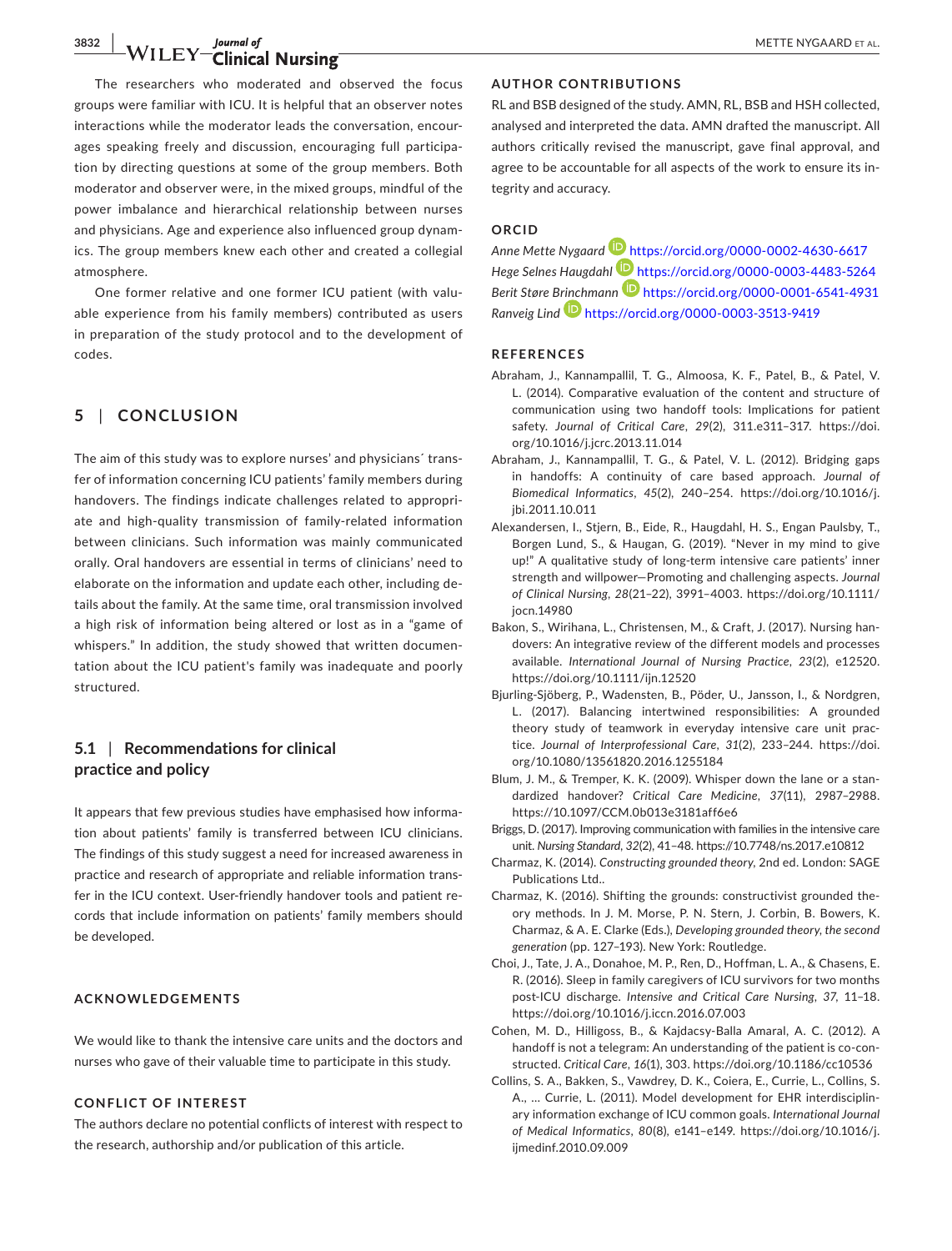- Davidson, J. E., Aslakson, R. A., Long, A. C., Puntillo, K. A., Kross, E. K., Hart, J., … Curtis, J. R. (2017). Guidelines for family-centered care in the neonatal, pediatric, and adult ICU. *Critical Care Medicine*, *45*(1), 103–128. <https://doi.org/10.1097/CCM.0000000000002169>
- Davidson, J. E., Jones, C., & Bienvenu, O. J. (2012). Family response to critical illness: Postintensive care syndrome-family. *Critical Care Medicine*, *40*(2), 618–624.<https://10.1097/CCM.0b013e318236ebf9>
- Donovan, A. L., Aldrich, J. M., Gross, A. K., Barchas, D. M., Thornton, K. C., Schell-Chaple, H. M., … Lipshutz, A. K. (2018). Interprofessional care and teamwork in the ICU. *Critical Care Medicine*, *46*(6), 980–990. <https://10.1097/CCM.0000000000003067>
- Dutra, M., Monteiro, M. V., Ribeiro, K. B., Schettino, G. P., & Kajdacsy-Balla Amaral, A. C. (2018). Handovers among staff intensivists: A study of information loss and clinical accuracy to anticipate events. *Critical Care Medicine*, *46*(11), 1717–1721. [https://10.1097/](https://10.1097/CCM.0000000000003320) [CCM.0000000000003320](https://10.1097/CCM.0000000000003320)
- Enger, R., & Andershed, B. (2018). Nurses' experience of the transfer of ICU patients to general wards: A great responsibility and a huge challenge. *Journal of Clinical Nursing (John Wiley & Sons, Inc.)*, *27*(1–2), e186–e194. <https://doi.org/10.1111/jocn.13911>
- Ervin, J. N., Kahn, J. M., Cohen, T. R., & Weingart, L. R. (2018). Teamwork in the intensive care unit. *American Psychologist*, *73*(4), 468–477. <https://doi.org/10.1037/amp0000247>
- Frivold, G., Slettebo, A., & Dale, B. (2016). Family members' lived experiences of everyday life after intensive care treatment of a loved one: A phenomenological hermeneutical study. *Journal of Clinical Nursing*, *25*(3–4), 392–402. <https://doi.org/10.1111/jocn.13059>
- Ganz, F. D., Endacott, R., Chaboyer, W., Benbinishty, J., Ben Nun, M., Ryan, H., … Spooner, A. (2015). The quality of intensive care unit nurse handover related to end of life: A descriptive comparative international study. *International Journal of Nursing Studies*, *52*(1), 49– 56.<https://doi.org/10.1016/j.ijnurstu.2014.07.009>
- Giles, T. M., de Lacey, S., & Muir-Cochrane, E. (2016). Coding, constant comparisons, and core categories: A worked example for novice constructivist grounded theorists. *Advances in Nursing Science*, *39*(1), E29–44.<https://doi.org/10.1097/ANS.0000000000000109>
- Glaser, B. G., & Strauss, A. L. (1967). *The discovery of grounded theory : Strategies for qualitative research*. Chicago: Aldine.
- Graan, S. M., Botti, M., Wood, B., & Redley, B. (2016). Nursing handover from ICU to cardiac ward: Standardised tools to reduce safety risks. *Australian Critical Care*, *29*(3), 165–171. [https://doi.org/10.1016/j.](https://doi.org/10.1016/j.aucc.2015.09.002) [aucc.2015.09.002](https://doi.org/10.1016/j.aucc.2015.09.002)
- Haugdahl, H. S., Eide, R., Alexandersen, I., Paulsby, T. E., Stjern, B., Lund, S. B., & Haugan, G. (2018). From breaking point to breakthrough during the ICU stay: A qualitative study of family members' experiences of long-term intensive care patients' pathways towards survival. *Journal of Clinical Nursing*, *27*(19–20), 3630–3640. [https://doi.](https://doi.org/10.1111/jocn.14523) [org/10.1111/jocn.14523](https://doi.org/10.1111/jocn.14523)
- Hilligoss, B., & Moffatt-Bruce, S. D. (2014). The limits of checklists: Handoff and narrative thinking. *BMJ Quality and Safety*, *23*(7), 528– 533. <https://doi.org/10.1136/bmjqs-2013-002705>
- Hoskote, S. S., Racedo Africano, C. J., Braun, A. B., O'Horo, J. C., Sevilla Berrios, R. A., Loftsgard, T. O., … Smischney, N. J. (2017). Improving the quality of handoffs in patient care between critical care providers in the intensive care unit. *American Journal of Medical Quality*, *32*(4), 376–383. <https://doi.org/10.1177/1062860616654758>
- IPFCC (2010). *What is patient- and family-centered health care?* Retrieved from <https://www.ipfcc.org/about/pfcc.html>
- Jensen, H. I., Gerritsen, R. T., Koopmans, M., Downey, L., Engelberg, R. A., Curtis, J. R., … Ording, H. (2017). Satisfaction with quality of ICU care for patients and families: The euroQ2 project. *Critical Care*, *21*(1), 239.<https://doi.org/10.1186/s13054-017-1826-7>.
- Kowitlawakul, Y., Leong, B. S. H., Lua, A., Aroos, R., Wong, J. J., Koh, N., … Mukhopadhyay, A. (2015). Observation of handover process in an intensive care unit (ICU): Barriers and quality improvement strategy.

*International Journal for Quality in Health Care*, *27*(2), 99–104. [https://](https://doi.org/10.1093/intqhc/mzv002) [doi.org/10.1093/intqhc/mzv002](https://doi.org/10.1093/intqhc/mzv002).

- Krueger, R. A., & Casey, M. A. (2015). *Focus groups: A practical guide for applied research*, 5th ed. Los Angeles: Sage.
- Manias, E., Geddes, F., Watson, B., Jones, D., & Della, P. (2016). Perspectives of clinical handover processes: A multi-site survey across different health professionals. *Journal of Clinical Nursing*, *25*(1– 2), 80–91. [https://doi.org/10.1111/jocn.12986.](https://doi.org/10.1111/jocn.12986)
- McCloskey, R. M., Furlong, K. E., & Hansen, L. (2019). Patient, family and nurse experiences with patient presence during handovers in acute care hospital settings: A systematic review of qualitative evidence. *JBI Database of Systematic Reviews & Implementation Reports*, *17*(5), 754–792. [https://10.11124/JBISRIR-2017-003737.](https://10.11124/JBISRIR-2017-003737)
- McFetridge, B., Gillespie, M., Goode, D., & Melby, V. (2007). An exploration of the handover process of critically ill patients between nursing staff from the emergency department and the intensive care unit. *Nursing in Critical Care*, *12*(6), 261–269. [https://doi.](https://doi.org/10.1111/j.1478-5153.2007.00244.x) [org/10.1111/j.1478-5153.2007.00244.x](https://doi.org/10.1111/j.1478-5153.2007.00244.x).
- Merten, H., Van Galen, L. S., & Wagner, C. (2017). Safe handover. *British Medical Journal*, *359*, j4328.<https://doi.org/10.1136/bmj.j4328>.
- Mitchell, M., & Wilson, D. (2019). Family and cultural care of the critically ill patient. In L. Aitken, A. Marshall, & W. Chaboyer (Eds.), *Critical Care Nursing*, 4th ed. (pp. 171–204). New South Wales: Elsevier Health Sciences Australia.
- Mørk, A., Krupp, A., Hankwitz, J., & Malec, A. (2018). Using Kotter's change framework to implement and sustain multiple complementary ICU initiatives. *Journal of Nursing Care Quality*, *33*(1), 38–45. <https://doi.org/10.1097/NCQ.0000000000000263>.
- Nasarwanji, M. F., Badir, A., & Gurses, A. P. (2016). Standardizing handoff communication. *Journal of Nursing Care Quality*, *31*(3), 238–244. <https://doi.org/10.1097/NCQ.0000000000000174>.
- Nelson, J. E., Walker, A. S., Luhrs, C. A., Cortez, T. B., & Pronovost, P. J. (2009). Family meetings made simpler: A toolkit for the intensive care unit. *Journal of Critical Care*, *24*(4), 626.e7–626.e14. [https://doi.](https://doi.org/10.1016/j.jcrc.2009.02.007) [org/10.1016/j.jcrc.2009.02.007.](https://doi.org/10.1016/j.jcrc.2009.02.007)
- Poletick, E. B., & Holly, C. (2010). A systematic review of nurses' inter-shift handoff reports in acute care hospitals. *JBI Library of Systematic Reviews*, *8*(4), 121–172. <https://10.11124/jbisrir-2010-109>.
- Rodríguez, G. S., Fernández, M. C., Vidal, F. G., Arias, M. G., Peña, M. H., Ayerdi, B. A., … García, M. G. (2018). Handover in Intensive Care. *Medicina Intensiva (English Edition)*, *42*(3), 168–179. [https://doi.](https://doi.org/10.1016/j.medine.2017.12.008) [org/10.1016/j.medine.2017.12.008](https://doi.org/10.1016/j.medine.2017.12.008).
- Santos, G. R. S., Campos, J. F., & Silva, R. C. (2018). Handoff communication in intensive care: Links with patient safety. *Anna Nery School Journal of Nursing/Escola Anna Nery Revista De Enfermagem*, *22*(2), 1–12. <https://doi.org/10.1590/2177-9465-ean-2017-0268>.
- Sim, J., & Waterfield, J. (2019). Focus group methodology: Some ethical challenges. *Quality & Quantity*, *53*(6), 3003–3022. [https://doi.](https://doi.org/10.1007/s11135-019-00914-5) [org/10.1007/s11135-019-00914-5.](https://doi.org/10.1007/s11135-019-00914-5)
- Smeulers, M., Lucas, C., & Vermeulen, H. (2014). Effectiveness of different nursing handover styles for ensuring continuity of information in hospitalised patients. *Cochrane Database of Systematic Reviews*, (6). [https://doi.org/10.1002/14651858.CD009979.pub2.](https://doi.org/10.1002/14651858.CD009979.pub2)
- Spooner, A. J., Aitken, L. M., & Chaboyer, W. (2018). Implementation of an evidence-based practice nursing handover tool in intensive care using the knowledge-to-action framework. *Worldviews on Evidence-Based Nursing*, *15*(2), 88–96. [https://doi.org/10.1111/wvn.12276.](https://doi.org/10.1111/wvn.12276)
- Spooner, A. J., Corley, A., Chaboyer, W., Hammond, N. E., & Fraser, J. F. (2015). Measurement of the frequency and source of interruptions occurring during bedside nursing handover in the intensive care unit: An observational study. *Australian Critical Care*, *28*(1), 19–23. [https://](https://doi.org/10.1016/j.aucc.2014.04.002) [doi.org/10.1016/j.aucc.2014.04.002](https://doi.org/10.1016/j.aucc.2014.04.002).
- The Health Personnel Act. (1999). *The Health Personnel Act of 2 July 1999*. Retrieved from [https://www.regjeringen.no/no/dokumenter/act-of-](https://www.regjeringen.no/no/dokumenter/act-of-2-july-1999-no-64-relating-to-hea/id107079/)[2-july-1999-no-64-relating-to-hea/id107079/.](https://www.regjeringen.no/no/dokumenter/act-of-2-july-1999-no-64-relating-to-hea/id107079/)